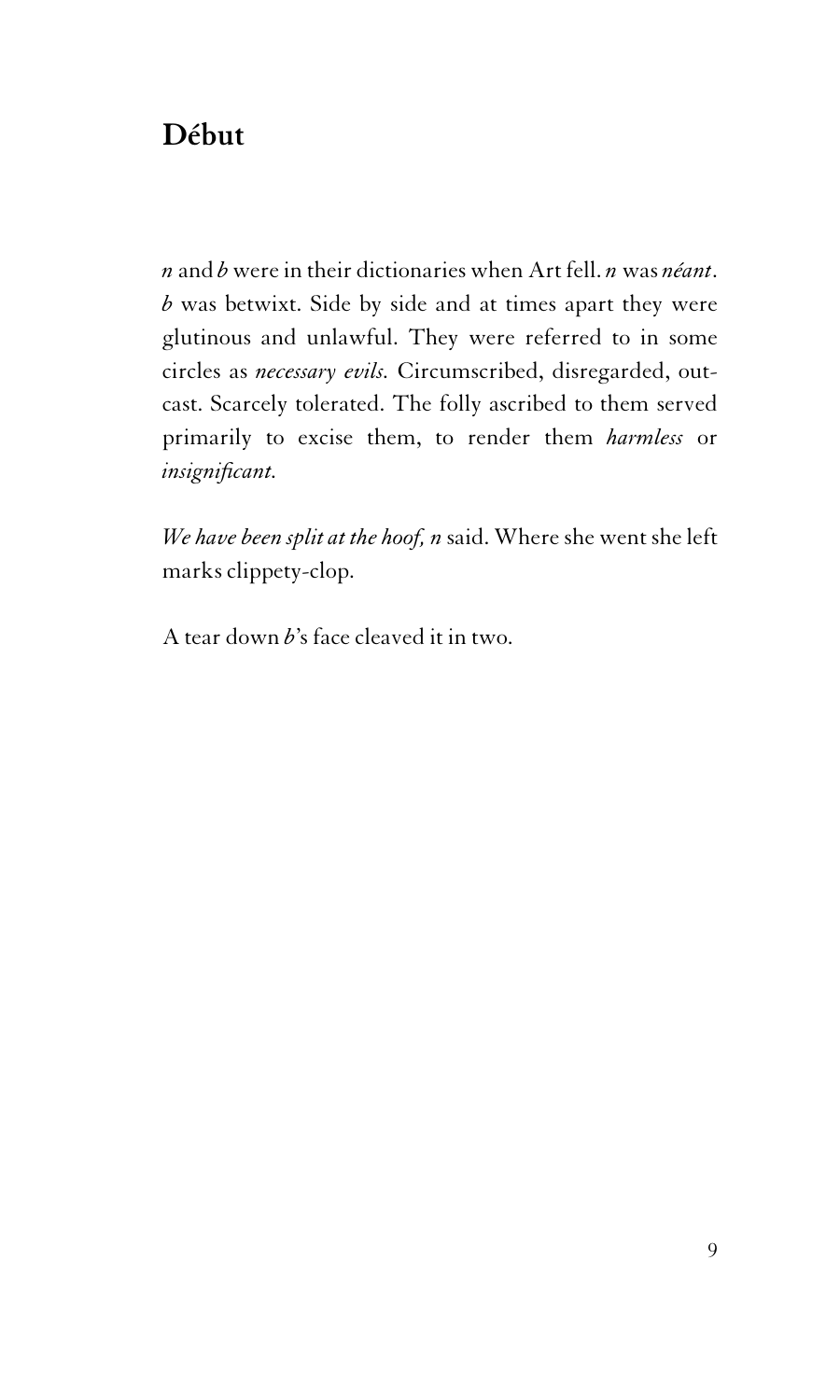A century ended one hundred years ago. *Plus ça change.* Demonstrably. A span of time is not equatable with years passed. We have new fonts if little else. The writing on the wall is illegible. *Le cri* is the echo of a drunken frat boy hitting the sidewalk. He lands face first in vomit, oblivious to the dissonance of fallen cities. While his friends identify chunks of carrots and evaluate the quality of bile, ancient walls *s'effritent* immeasurably.

The author is not positing *a better day.*

Merely we are watchful: *nous veillons*.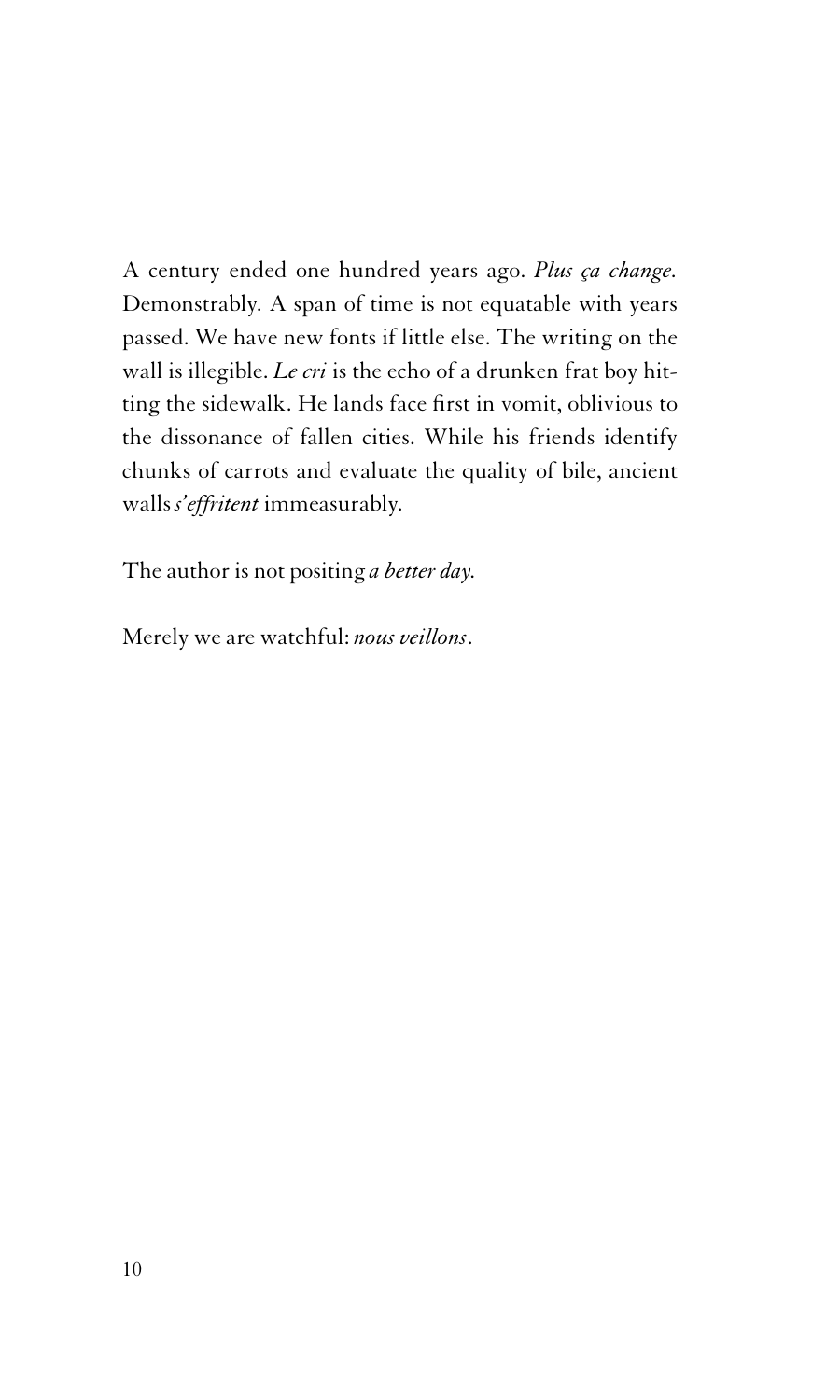*b* produced *Commodify me.* How the Artists swooned! (They had forgotten irony.) Some heard *Come modify me.* They were doubly rapt. They dinned *b's unexpected turnaround!* (Allowing this once for the *minuscule;* for hadn't he too, *enfin,* capitulated?) Indeed he was spinning. With impatience no doubt as *n* saw him off at *la gare.* He was boarding a train and *n* was seeing him off. The city grew impatient for that departure.

Everywhere artists were fucking. They were uncharacteristically immoderate. Art fell further. *n* and *b* grew silent. One waved a white hanky. The other brushed aside a tear. For they courted anachronism. Half-smiles. And the body's curvature as the train pulled out of the station. *n* tucked her soft cock into her skirt. This was no time for jubilation. *n* and *b* were in mourning. Each for the other and individually. The road waslong acrossthe ocean and neither had learned to fly outside of sleeping. They were suddenly wide awake. They were slipping from the page. Inconsolably.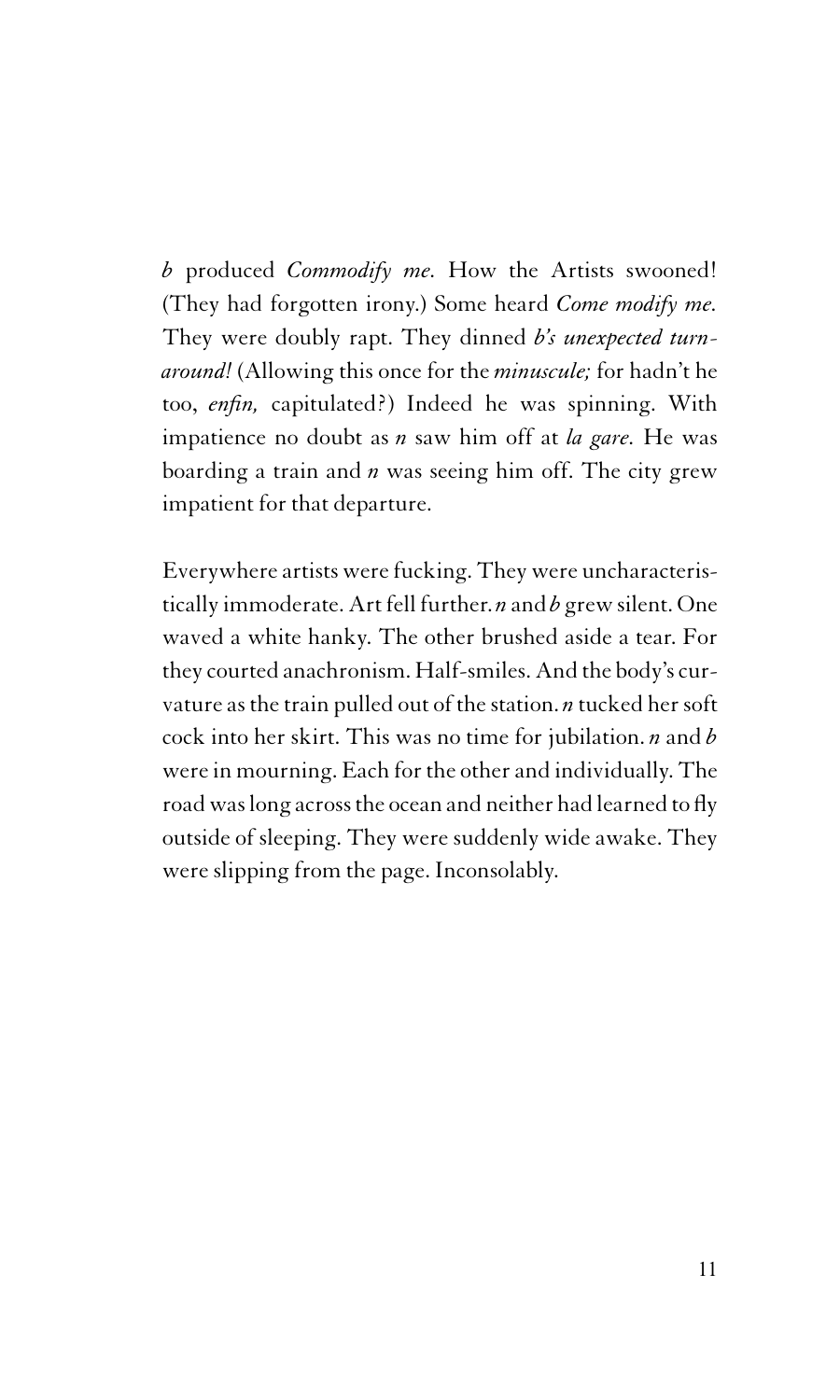From the start they had been unabashed *idéalistes.* They had entrusted their tongues to language and privileged labials over all other sounds. That is, until they were confronted with *la langue's* unmentioned parsimony. They were crestfallen, each and together, and both refused speaking, inevitably. The consequences were abysmal. *L'abîme,* whispered *n* as she disappeared but not without shaking a fist. They were crossing themselves out of their city: *rayé,e,s.* They had cast themselves against the brashness of white, the flickering screen, the unwritten page, the frothing sea, the blinding snow.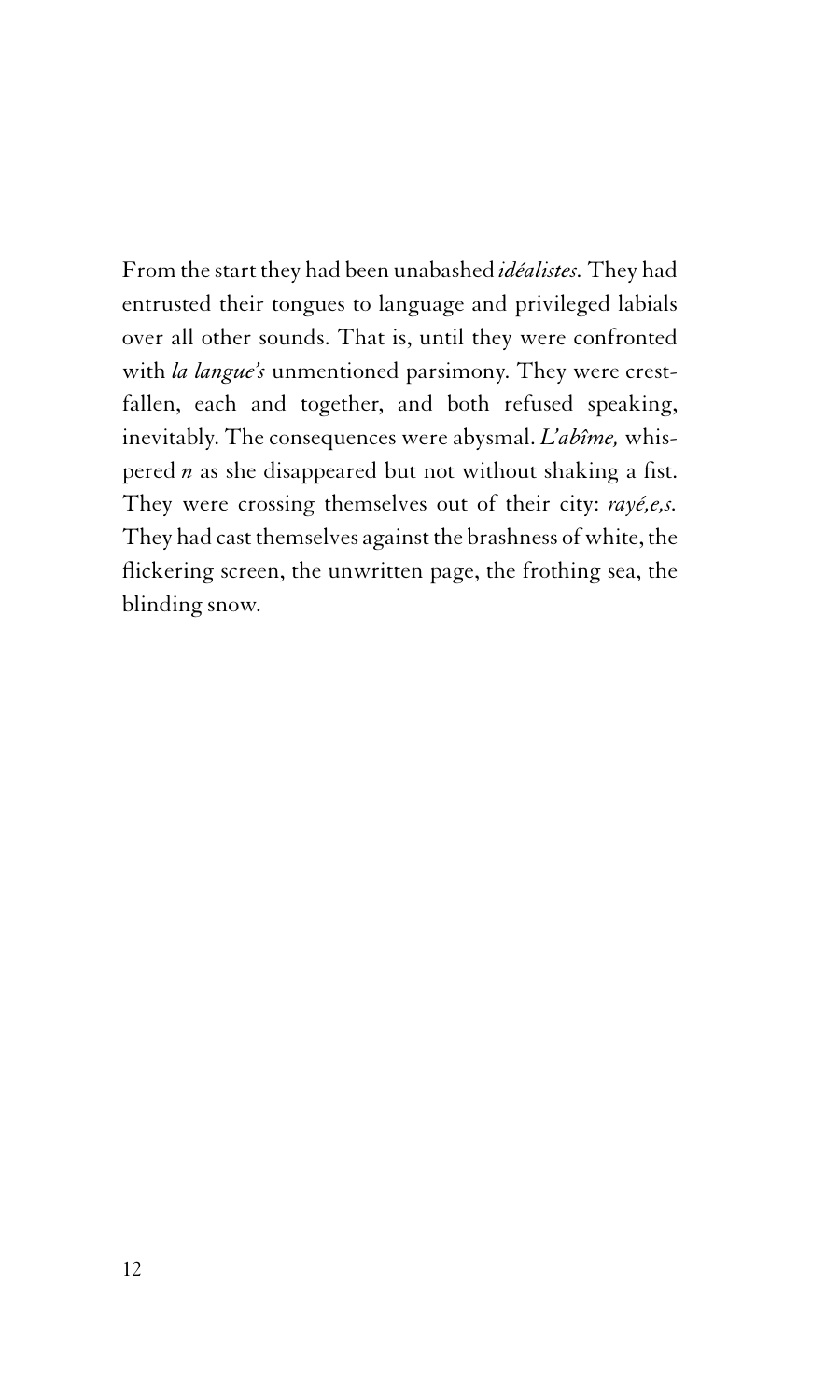*n*'s last words, as *b* had recorded them, were inaudible.

As they slipped through the broken link of a twisted metal fence, they glanced back at nothing.

The contorted faces of the Artists turned skyward.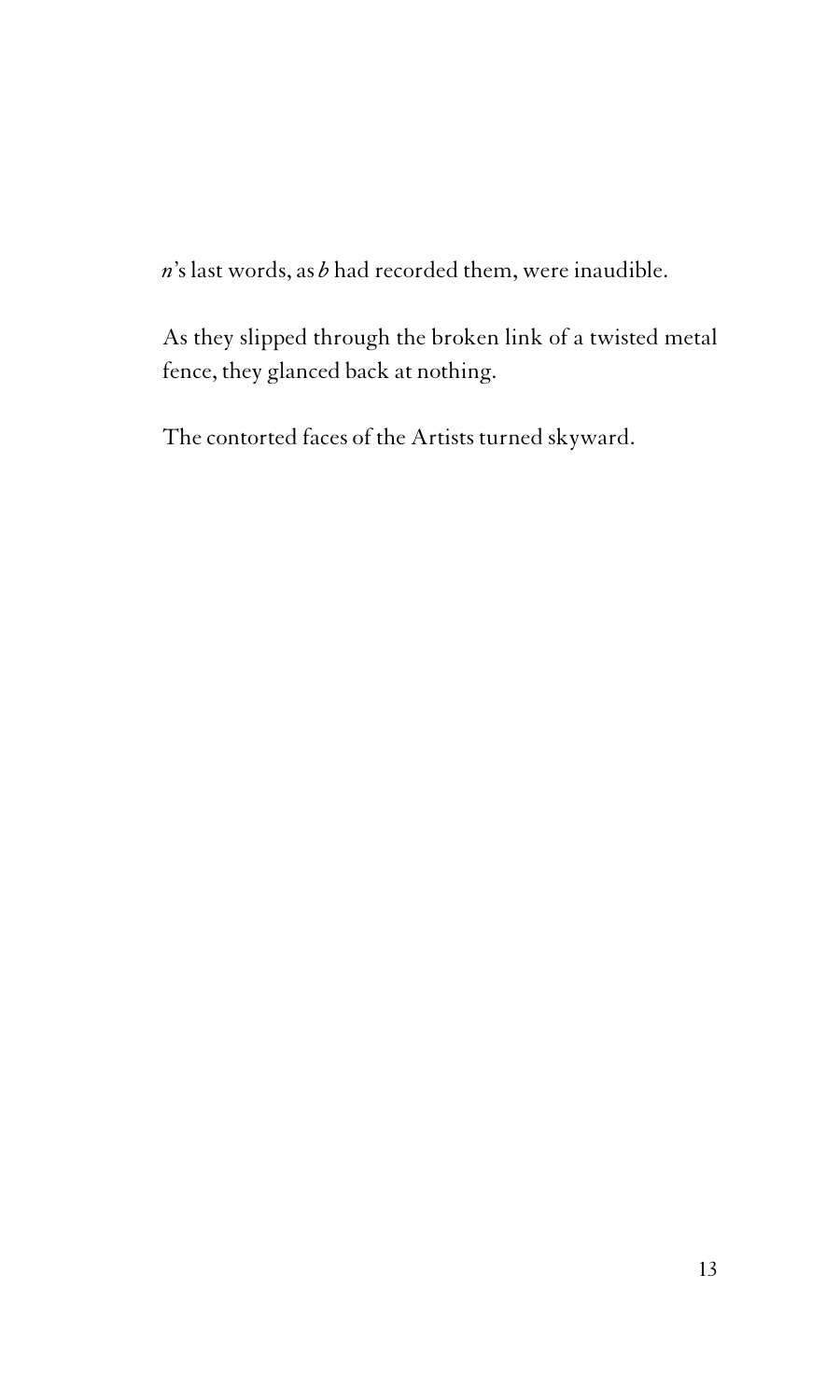At the joining of two streets, a book caught fire. *b* put the match out with his tongue and fluttered his eyes.

The body is heat. Art is desire. Their city had altogether fallen.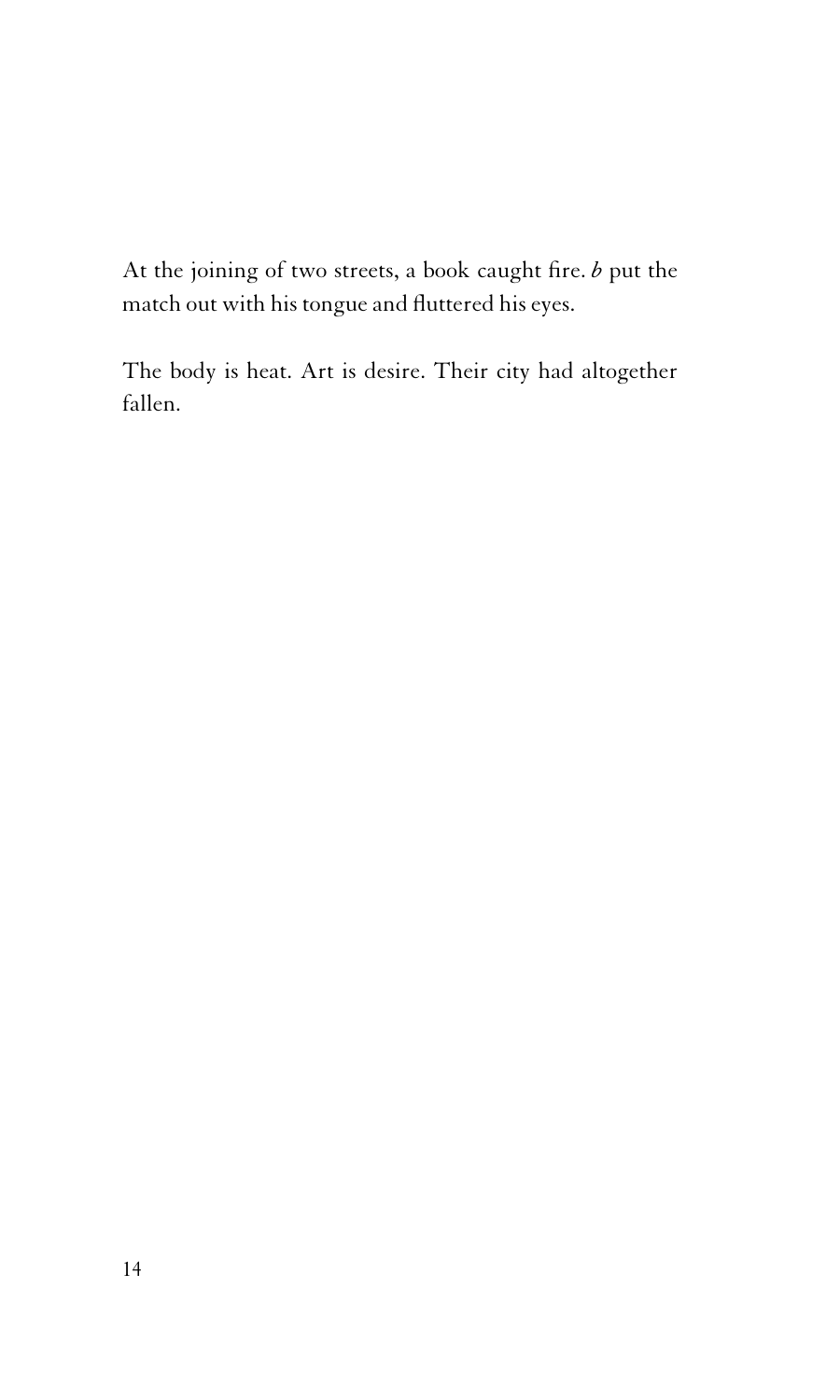## **Venæ Cavæ**

*n* and *b* were at an etymological disadvantage. They spoke the full weight of words. They were not erudite but careful. That is, they took care in speaking and more particularly in not speaking. Their sentences were cumbersome at times and as a result most refused intercourse with them. Neither *n* nor *b* objected, asthey too refused intercourse, although let it be said that they were in the throes of a rather comical miscommunication. A sexual subterfuge. They delighted in the discomfort aroused in their interlocutors, which did not go unnoticed. And although they took pleasure in these peripheral provocations, their vendetta was with Art, more specifically with the Murderers of Art.